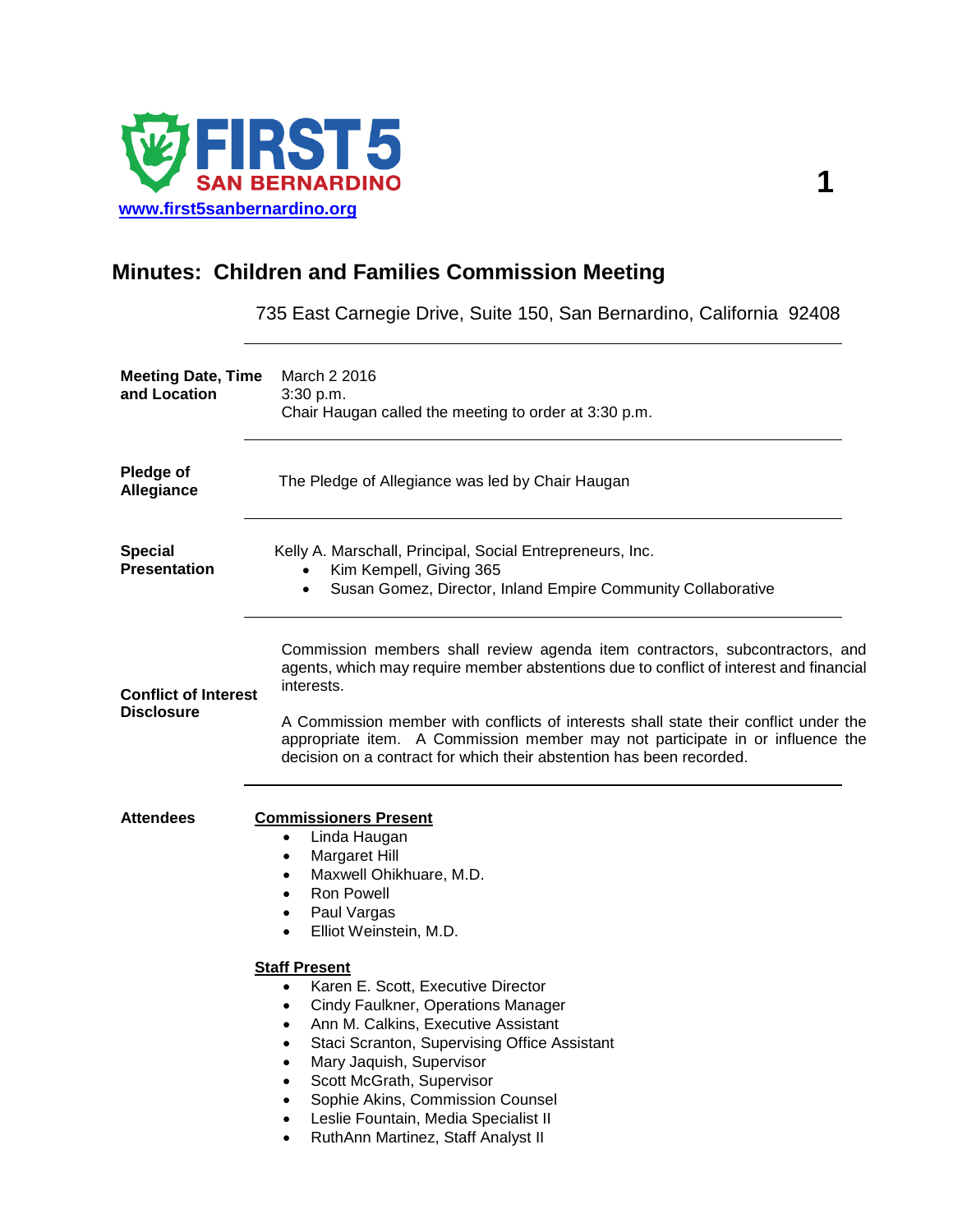• Amanda Ferguson, Staff Analyst II

**Report – Margaret Hill Advisory Committee Chair** The Committee last met on January 21, 2016. Members heard a presentation from George Lamb, President and CEO of the *Faith Advisory Council for Community Transformation (FACCT).* FAACT partners with faith-based organizations to strengthen their ability to support the community in the areas of: economic development, education, health and wellness, housing, public policy and public safety.

> Committee members also received various updates and reports relating to performance measures and strategic plan alignment; systems support; literacy, QRIS IMPACT and early education, health and family support.

> Committee members also elected Stacy Iverson to continue as Vice-Chair for another year.

> The next Advisory Committee meeting is scheduled for Thursday, April 28 at the First 5 office from 11:30 a.m. to 2:00 p.m.

#### **Report – Happy Birthday to Dr. Seuss**

**Karen E. Scott Executive Director** Today an annual celebration called Read Across America, takes place where thousands of schools, libraries, and community centers participate by bringing together kids and books. First 5 San Bernardino strives to commit to this all year long.

#### **Social Workers Month**

The month of March celebrates social workers as Happy Social Workers Month. F5SB sends a "shout out' to all of the social workers in our county, schools, hospitals and non-profit organizations for the wonderful work they do to improve the lives of our children ages 0 -5. They are especially vital in the area of child abuse prevention, which we will celebrate next month.

#### **QRIS Strategic Plan and Executive Summary**

Please note the overview of QRIS on pages 1, 3 & 4 of the ED report. The full San Bernardino County QRIS Strategic Plan and Executive Summary are available for review on the First 5 SB website.

**Budget Status Report for 2nd Quarter of FY 2015/16** – presented to Commission.

| Changes to the | Ann Calkins, Executive Assistant, announced the following changes:                                                                                                                                                                                                                                         |
|----------------|------------------------------------------------------------------------------------------------------------------------------------------------------------------------------------------------------------------------------------------------------------------------------------------------------------|
| Agenda         | Agenda Item 2's presenter is: Staci Scranton, Supervising Office Assistant.                                                                                                                                                                                                                                |
|                | Agenda Item 3 should read as follows: Approve Amendment A1 to Contract<br>HW052 with County of San Bernardino Department of Behavioral Health to<br>extend for one year through Fiscal Year 2016-2017 in the amount of<br>\$5,134,283, resulting in the cumulative total amount of \$20,590,517 for Fiscal |

\$5,134,283, resulting in the cumulative total amount of \$20,590,517 for Fiscal Years 2013-2017, to provide Screening, Assessment, Referral and Treatment (SART) and Early Identification and Intervention (EIIS) programs for children 0-5 years.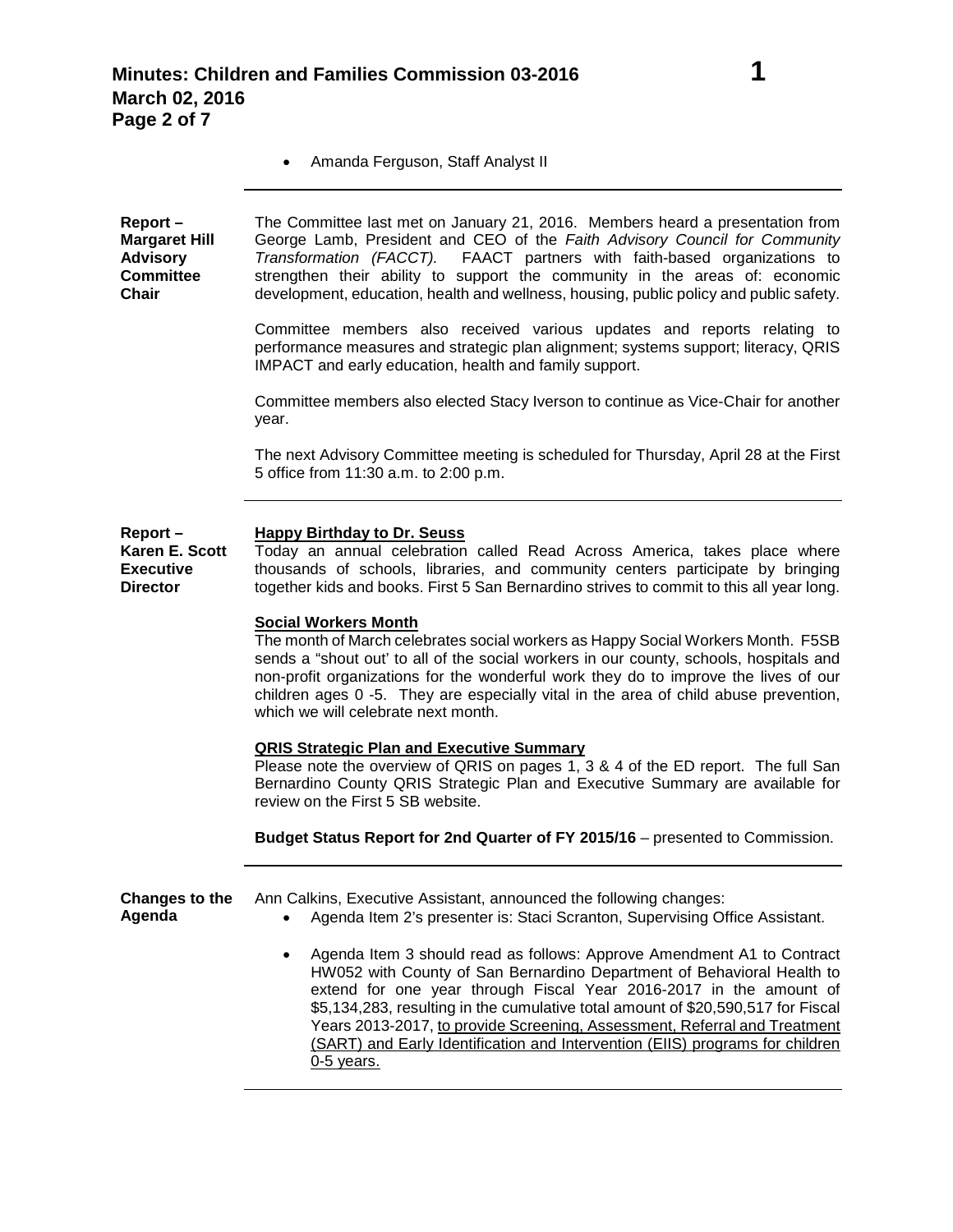**Consent** A motion was made by Commissioner Hill and seconded by Commissioner Ohikhuare to approve the Consent Items. With Commissioner Gonzales absent, and without further comment or objection, motion carried by unanimous vote.

| Item No. | <b>CONSENT</b>                                                                                                                                                                                                                                                                                                                                                                                                                                                                    |
|----------|-----------------------------------------------------------------------------------------------------------------------------------------------------------------------------------------------------------------------------------------------------------------------------------------------------------------------------------------------------------------------------------------------------------------------------------------------------------------------------------|
| 1        | Approve minutes of November 4, 2015 Commission Meeting<br>(Presenter: Ann M. Calkins, Executive Assistant, 252-4252)                                                                                                                                                                                                                                                                                                                                                              |
| 2        | Approve employment contracts between the County of San Bernardino, Children and<br>Families Commission, for the three-year period of April 2, 2016 through April 1, 2019<br>with options to extend the term of the contracts for a maximum of three successive<br>one-year periods at the discretion of the Assistant Executive Officer for Human<br>Services, with Denis Dickinson, Office Assistant II, for an annual cost of \$41,340<br>(\$27,560 Salary, \$13,780 Benefits). |

| Item No. | <b>DISCUSSION</b>                                                                                                                                                                                                                                                                                                                                                                                                                                                                                          |
|----------|------------------------------------------------------------------------------------------------------------------------------------------------------------------------------------------------------------------------------------------------------------------------------------------------------------------------------------------------------------------------------------------------------------------------------------------------------------------------------------------------------------|
|          | Approve Amendment A1 to Contract HW052 with County of San Bernardino<br>Department of Behavioral Health to extend for one year through Fiscal Year 2016-<br>2017 in the amount of \$5,134,283, resulting in the cumulative total amount of<br>\$20,590,517 for Fiscal Years 2013-2017 to provide Screening, Assessment, Referral<br>and Treatment (SART) and Early Identification and Intervention (EIIS) programs for<br>children 0-5 years.<br>(Presenter: Ronnie S. Thomas, Staff Analyst II, 252-4255) |
|          | <b>Discussion</b><br><b>None</b>                                                                                                                                                                                                                                                                                                                                                                                                                                                                           |
| 3        | <b>Public Comment</b><br><b>None</b>                                                                                                                                                                                                                                                                                                                                                                                                                                                                       |
|          | Chair Haugan abstained due to her position as appointing authority over the<br>Department of Behavioral Health. Commissioner Powell abstained due to his contract<br>work with Desert/Mountain SELPA, a subcontractor with the Department of Behavioral<br>Health.                                                                                                                                                                                                                                         |
|          | A motion was made by Commissioner Weinstein and seconded by Commissioner Hill<br>to approve Agenda Item 3. With Commissioner Gonzales absent, abstentions noted<br>by Commissioners Haugan and Powell and without further comment or objection, the<br>motion carried by unanimous vote.                                                                                                                                                                                                                   |
|          | Approve Amendment A2 to Contract IC023 with Harder+Company Community<br>Research for Fiscal Year 2016-2017 in the amount of \$301,600 resulting in a<br>cumulative total amount of \$1,479,440 for Fiscal Years 2012-2017 to provide external<br>evaluation, consultation and professional services.<br>(Presenter: Scott McGrath, Supervisor, 909-252-4259)                                                                                                                                               |
| 4        | <b>Discussion</b>                                                                                                                                                                                                                                                                                                                                                                                                                                                                                          |
|          | <b>Public Comment</b><br>None                                                                                                                                                                                                                                                                                                                                                                                                                                                                              |
|          | A motion was made by Commissioner Ohikhuare and seconded by Commissioner<br>Powell to approve Agenda Item 4. With Commissioner Gonzales absent and without<br>further comment or objection, motion carried by unanimous vote.                                                                                                                                                                                                                                                                              |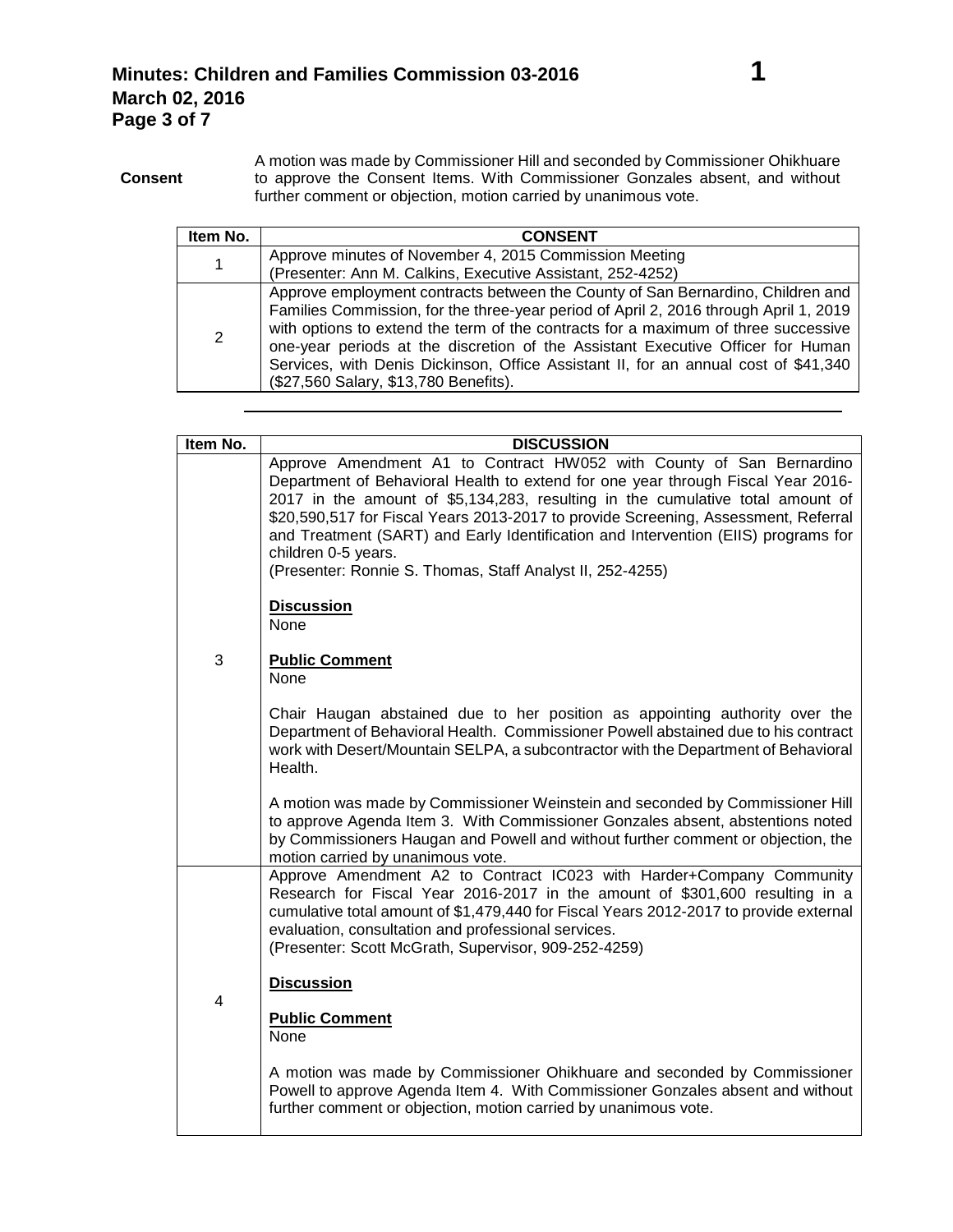| 5              | Authorize First 5 San Bernardino to take part as the lead agency in partnership with<br>San Bernardino County Superintendent of Schools in the Infant Toddler Quality<br>Improvement System Block Grant (I/T QRIS), a California Department of Education<br>funding opportunity for Fiscal Years 2015-2016 through 2016-2017.<br>(Presenter: Chrystina Smith-Rasshan, Staff Analyst II, (252-4267)                                                                                                                                  |
|----------------|-------------------------------------------------------------------------------------------------------------------------------------------------------------------------------------------------------------------------------------------------------------------------------------------------------------------------------------------------------------------------------------------------------------------------------------------------------------------------------------------------------------------------------------|
|                | <b>Discussion</b><br>None                                                                                                                                                                                                                                                                                                                                                                                                                                                                                                           |
|                | <b>Public Comment</b><br>None                                                                                                                                                                                                                                                                                                                                                                                                                                                                                                       |
|                | Commissioner Hill asked if First 5 will be notified when the application is accepted.<br>Ms. Smith-Rasshan answered most likely soon after March 15 which is the application<br>due date.                                                                                                                                                                                                                                                                                                                                           |
|                | Commissioner Powell abstained due to his contract work with San Bernardino County<br>Superintendent of Schools.                                                                                                                                                                                                                                                                                                                                                                                                                     |
|                | A motion was made by Commissioner Hill and seconded by Commissioner Vargas to<br>approve Agenda Item 5. With Commissioner Gonzales absent, an abstention from<br>Commissioner Powell and without further comment or objection, the motion carried by<br>unanimous vote.                                                                                                                                                                                                                                                             |
|                | Approve Budget Revision for Fiscal Year 2015-2016.<br>(Presenter: Debora Dickerson-Sims, Administrative Supervisor II, 252-4269)                                                                                                                                                                                                                                                                                                                                                                                                    |
| 6              | <b>Discussion</b><br>None                                                                                                                                                                                                                                                                                                                                                                                                                                                                                                           |
|                | <b>Public Comment</b><br>None                                                                                                                                                                                                                                                                                                                                                                                                                                                                                                       |
|                | A motion was made by Commissioner Weinstein and seconded by Commissioner<br>Vargas to approve Agenda Item 6. With Commissioner Gonzales absent and without<br>further comment or objection, motion carried by unanimous vote.                                                                                                                                                                                                                                                                                                       |
|                | Authorize non-renewal of the Investing in Children Early Education Contracts listed<br>below effective June 30, 2016, allowing the contracts to expire, terminate, by their own                                                                                                                                                                                                                                                                                                                                                     |
| $\overline{7}$ | terms:<br>A. Barstow Unified School District, Contract EC012 A2<br>B. Fontana Unified School District, Contract EC009 A1<br>C. Hesperia Unified School District, Contract EC013 A2<br>D. Lucerne Valley Unified School District, Contract EC014 A2<br>E. Lucerne Valley Unified School District, Contract EC015 A1<br>F. Rialto Unified School District, Contract EC016 A2<br>G. San Bernardino City Unified School District - Adult School, Contract EC011 A2<br>H. San Bernardino City Unified School District, Contract EC010 A2 |
|                | San Bernardino County Preschool Services Department, Contract EC007 A2<br>L.<br>(Presenter: Cindy Faulkner, Operations Manager, 252-4253)                                                                                                                                                                                                                                                                                                                                                                                           |
|                | <b>Discussion</b><br>None                                                                                                                                                                                                                                                                                                                                                                                                                                                                                                           |
|                | <b>Public Comment</b><br>Jeff Malan, Barstow Unified                                                                                                                                                                                                                                                                                                                                                                                                                                                                                |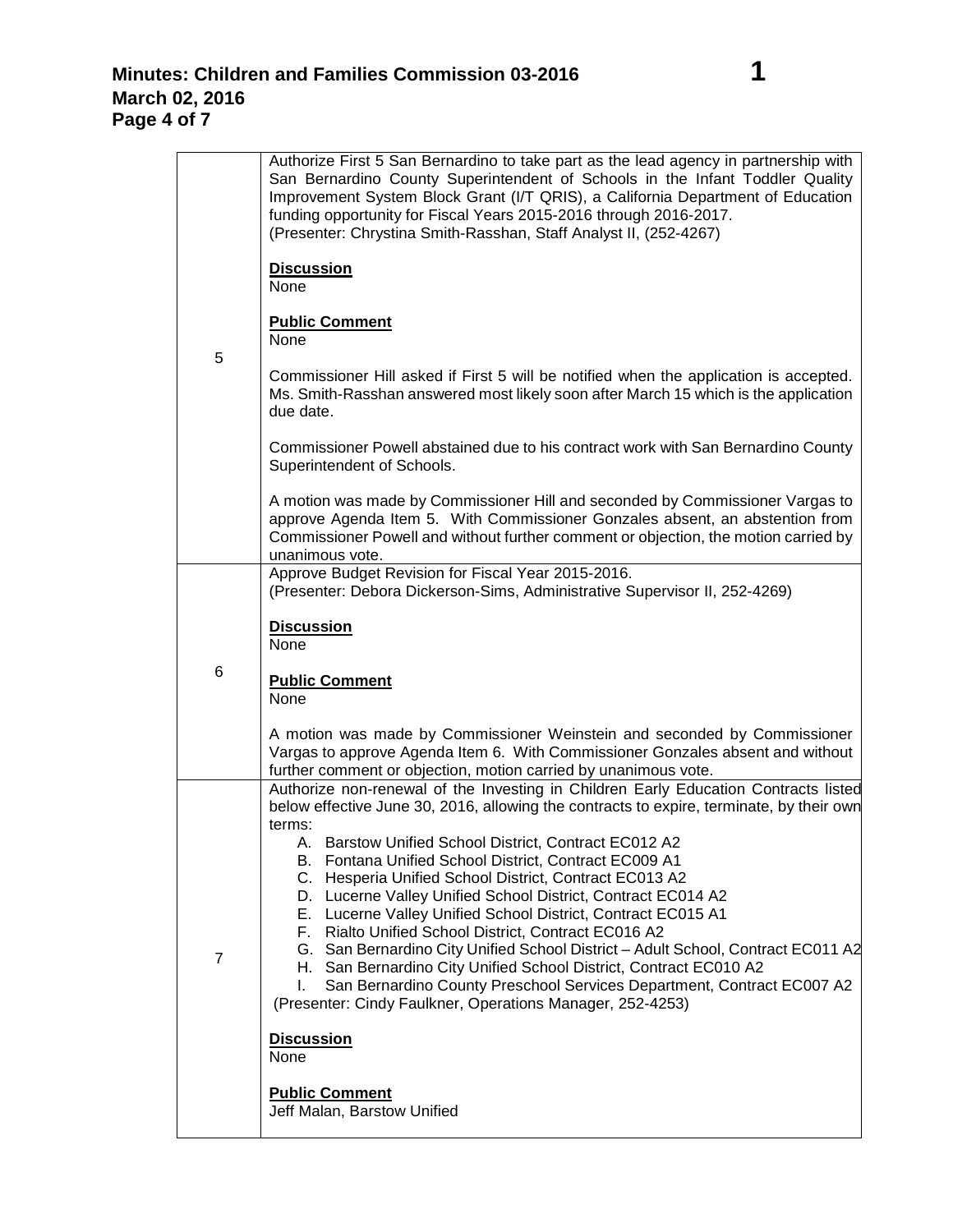## **Minutes: Children and Families Commission 03-2016 1 March 02, 2016 Page 5 of 7**

|   | Commissioner Hill abstained from Item 7G and 7H due to her position on the school<br>board.                                                                                                                                                                                                                                                                                                                                                                                                                                                                                                                                                      |
|---|--------------------------------------------------------------------------------------------------------------------------------------------------------------------------------------------------------------------------------------------------------------------------------------------------------------------------------------------------------------------------------------------------------------------------------------------------------------------------------------------------------------------------------------------------------------------------------------------------------------------------------------------------|
|   | Chair Haugan abstained from Item 7I due to her position as appointing authority over<br>the Preschool Services Department.                                                                                                                                                                                                                                                                                                                                                                                                                                                                                                                       |
|   | Vice Chair Ohikhuare abstained from Item 7I due to his position on the governing<br>board.                                                                                                                                                                                                                                                                                                                                                                                                                                                                                                                                                       |
|   | A motion was made by Commissioner Weinstein and seconded by Commissioner<br>Powell to approve Agenda Item 7. With Commissioner Gonzales absent, abstentions<br>noted by Commissioners Haugan and Ohikhuare, and without further comment or<br>objection, the motion carried by unanimous vote.                                                                                                                                                                                                                                                                                                                                                   |
|   | Approve investment into the Footsteps2Brilliance® Mobile Learning Technology<br>under the Legacy XII Model Innovation County License through collaborative<br>partnership with San Bernardino County Superintendent of Schools as the lead, in an<br>amount not to exceed \$228,500 for Fiscal Year 2015-2016.<br>(Presenter: Karen E. Scott, Executive Director, 252-4254)                                                                                                                                                                                                                                                                      |
| 8 | <b>Discussion</b><br>Commissioner Powell if the program aligns with the California Preschool Learning<br>Foundation. Greg Spencer, Director, Footsteps to Brilliance answered from the<br>audience. Mr. Spencer stated the program does align to Common Core standards<br>and the zero to five mission, as well.                                                                                                                                                                                                                                                                                                                                 |
|   | Commissioner Hill asked how parents will receive this information. Ms. Scott stated<br>the information will be dispersed through First 5 contractors, as well as Child Care<br>Resource Center (CCRC), Head Start and Preschool Services Department. Staff has<br>met with the Superintendent of Schools who agreed to help nurture relationships<br>between family child care homes and those providers that are sending children into<br>their district.                                                                                                                                                                                       |
|   | Commissioner Powell asked if families can access the program through their own<br>technology or do they need to visit a centralized location. The answer was yes, it can<br>be accessed through their own technology. Discussion is underway with CCRC and<br>Superintendent of Schools to help identify family child care homes and other providers<br>who want to participate in the QRIS effort and to possibly offer whiteboards to teach<br>a group lesson or iPads for the children in those homes.                                                                                                                                        |
|   | Vice Chair Ohikhuare asked how is progress tracked? Greg Spencer, Director,<br>Footsteps to Brilliance was called to the podium to answer a few questions. Mr.<br>Spencer stated progress is tracked within the system so exact usage is known, the<br>ability of all users in the County, as well as any community, school site, any class and<br>any child. All the data is built into the system. This is a program that is tied into the<br>White House initiative, as well. Only 12 counties in the state and district will offer this<br>program. This is a very unique and innovative program that has garnered nation-wide<br>attention. |
|   | Vice Chair Ohikhuare asked how do we know if parents are the only ones using the<br>program? Mr. Spencer answered that the targeted students and the 2.2 million<br>residents of the County will have access to this program. The program is available on<br>any device (smart phone, iPad, computer, Chromebook, tablet) and available 24/7. It<br>is available on-line and off-line so equity access is not an issue. The program is<br>designed to work with under-served communities and enable rural access. In this<br>County, everyone will have free access.                                                                             |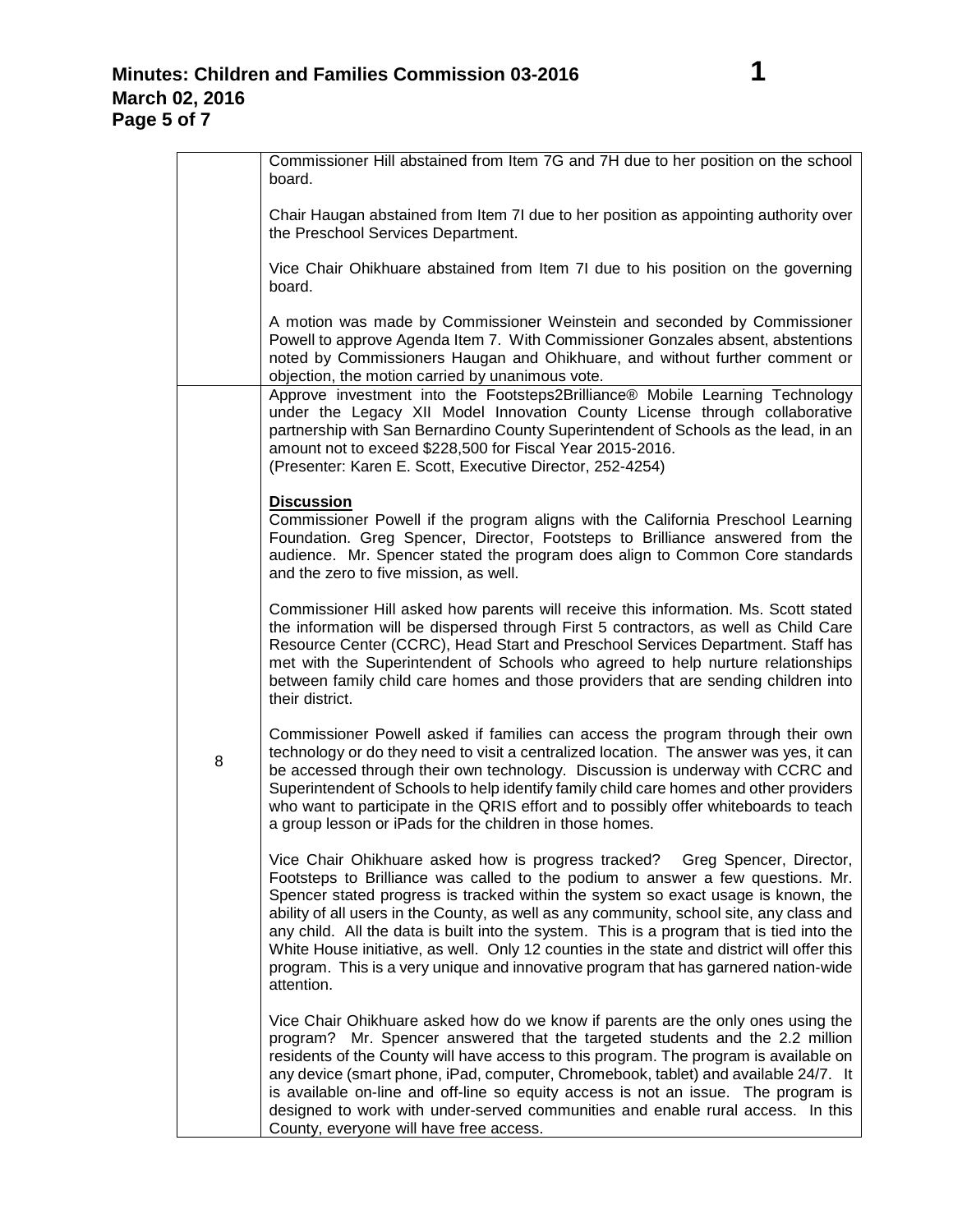| Commissioner Powell asked if First 5 and school districts be allowed to add a hyperlink<br>on their web sites to direct parents to this program. The answer is yes. A roll-out<br>program is in place for this purpose.                                                                                                                                                                                      |
|--------------------------------------------------------------------------------------------------------------------------------------------------------------------------------------------------------------------------------------------------------------------------------------------------------------------------------------------------------------------------------------------------------------|
| Mr. Spencer stressed this is a full emergence program – an award-winning curriculum<br>that many school districts around the country are using in various strategic ways; not<br>only to save money, but to get the information to a child's first teacher: their parent.                                                                                                                                    |
| Commissioner Hill asked if there were downsides to this program. Mr. Spencer stated<br>that a "downside" is parents do not believe this is a free program. A \$5 million grant<br>is provided by Footsteps2Brilliance for every county or district they partner with to<br>provide the free services. All that is asked of each county is that they track the children<br>for their specific requested data. |
| <b>Public Comment</b><br>None                                                                                                                                                                                                                                                                                                                                                                                |
| A motion was made by Commissioner Hill and seconded by Commissioner Vargas to<br>approve Agenda Item 8. With Commissioner Gonzales absent and without further<br>comment or objection, motion carried by unanimous vote.                                                                                                                                                                                     |

| Item No. | <b>INFORMATION</b>                                                                                                                                                     |
|----------|------------------------------------------------------------------------------------------------------------------------------------------------------------------------|
| 9        | Receive 2 <sup>nd</sup> Quarter information on the Inland Empire United Way 2-1-1 for Fiscal Year<br>2015-2016.<br>(Presenter: Mary Jaquish, Supervisor, 909-252-4254) |
| 10       | Receive information on Local Outcomes Brief for Fiscal Year 2014-2015.<br>(Presenter: Scott McGrath, Supervisor, 252-4259)                                             |

### **Public Comment** None

| <b>Commissioner</b><br><b>Roundtable</b> | None                                                                                                              |
|------------------------------------------|-------------------------------------------------------------------------------------------------------------------|
| <b>Adjournment</b>                       | With Commissioner Gonzales absent and without further comment or objection, the<br>meeting adjourned at 4:52 p.m. |